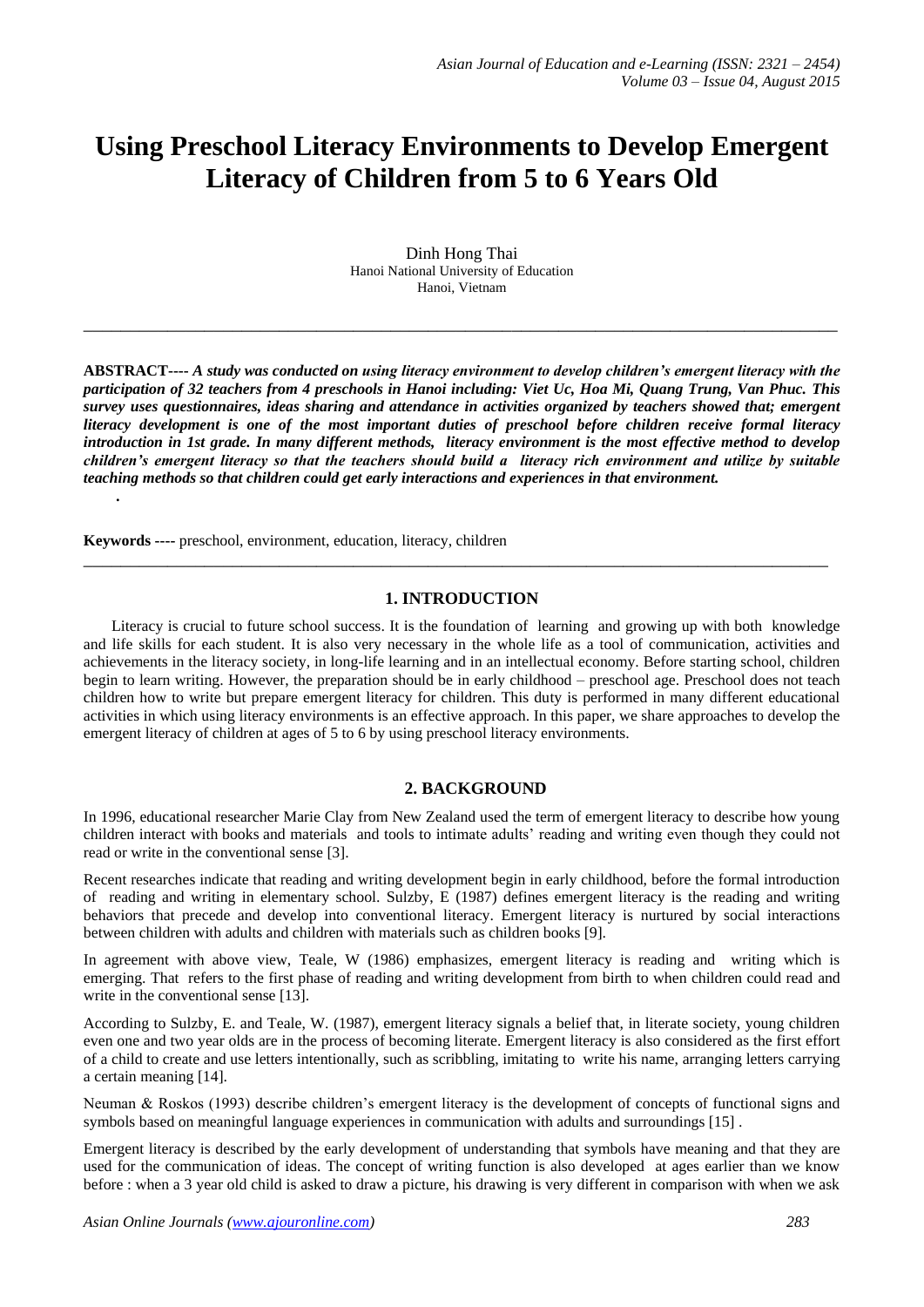that child to write his name [6]. (Neuman & Roskos (1993) note that reading and writing is thinking process, so emergent literacy is also considered as cognitive development [7]. Allington, R & Cunningham, P (1996) note that reading and writing is thinking process, so emergent literacy is also considered as cognitive development [1].The theories of both J. Piaget and L.X.Vugotsky refer to emergent literacy and explain cognitive concepts performed by children. Emergent literacy is reading and writing abilities exposed in a certain extent. Children build their ideas to be able to read and write when they participate in activities relating to reading and writing [8]. Children's emergent literacy is developed through model behaviors and support from adults when adults encourage children to change and choice their ideas having conventional sense [15].

Most of researchers recognize emergent literacy is the beginning of writing and reading before children could read and write. It is the first effort of a child in reading and writing behaviors. It is also the important foundation for children' reading and writing at school later.

At preschool age, emergent literacy development includes: 1) Knowing the relation between spoken and written words. People could write as same as they say, each sound matches one word; 2) Knowing common symbols (toilet, entrance, stairs..); 3) Knowing letters: capital letter, small letter, space between two words, punctuation marks; 4) Knowing the direction of letters and how to write a letter; 6) Knowing letter sound and spelling meaningful words; 7) Knowing up – down signs (arrow) silent sign (finger tips over lips); 8) Reading and writing children's name; 9) Knowing what reading and writing can do; 10) Having good reading and writing posture : sitting, book holding, pen holding; 11) Getting benefits of reading; 12) Listening to book s being read aloud: knowing how to read a book (from left to right, from up to down); 13) Choosing, looking at, holding and recognizing the beginning and the ending of a book; 14) Getting concepts of book : name, author , illustrator, cover, pages, first page and last page; 15) Comprehensive listening and reading , be able to retell one part or the whole story; 16) Pictures reading (based on memory); 17) Being interested in reading ; love , cheer, protect; 18) Be able to make simple books.

In which, using literacy environments gains special effectiveness. Being a part of educational environment, literacy environment includes all means, infrastructure serving reading and writing development. That is the logical arrangement in children's surroundings cultivating children's interest in reading and writing.

Literacy environment comprises: 1) Classrooms, corridors, school grounds, walls, etc. in preschools; 2) The literacy arrangement in children's surroundings based on educational purposes; 3) Library corner, writing corner; 4) Books, notebooks, pens, materials, tools for children to learn reading and writing; 5) All tools, toys, products of teachers and children containing letters or stimulating children to acquaint with reading and writing.

Literacy environment help children get the use of letters. Children who play and experience in literacy environment will pay attention to literacy naturally, utilize the advantage of children's unconscious memory and children's visual language is also stimulated. Literacy environment nurtures children's interest in literacy and bring children necessary preparation for children's formal literacy introduction in elementary school.

Literacy environment also comprises the close relation between children and peers, children and teachers in activities acquainting with literacy. Teachers guide and encourage children to explore literacy surroundings. They also let children participate in independent activities and experiences of reading and writing through interactions with environment. Teachers help children develop necessary skills and knowledge for later literacy introduction.

# **RESULTS AND DISCUSSIONS**

Our research indicates that most of teachers are lacking insight about literacy environment. They pay attention only to material but psychological environment, the relation between children and teachers, children and their peers in activities relating literacy as well as the literacy environment organization aiming to improve children's emergent literacy. Most of teacher does not get fully insight about the concept of emergent literacy. They only let children acquaint with letters, focus on children at ages 5 to 6 preparing to get literacy introduction in  $1<sup>st</sup>$  grade. This affects educational results.

Teachers perceive the importance of using literacy environment to develop children's emergent literacy. However, when we researched the frequency of using literacy environment to develop children's emergent literacy. In preschools, teachers provide children with literacy environment but its content is not abundant and does not show concrete educational purposes. Literacy environment does not stimulate children to develop emergent literacy, and participate in independent activities and interactions between children and peers, children with surroundings. Teachers' activities aim to develop children's emergent literacy but mainly through activities in which children acquaint with letters, especially activities at corners do not show clearly the purpose of children's emergent literacy development.

#### **Method to create a literacy environment for children's emergent literacy development**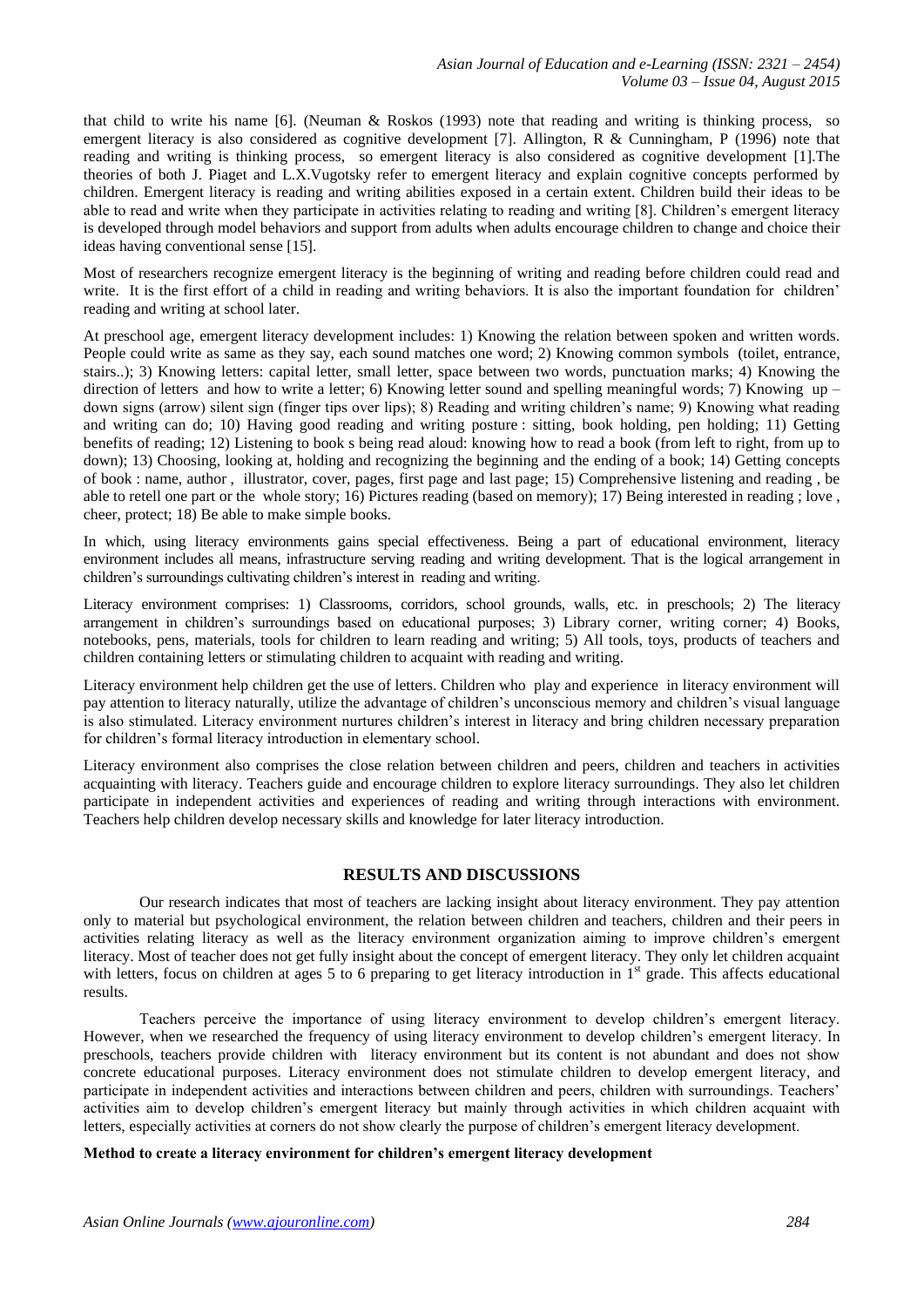## *Method 1: Giving children more opportunities to interact with abundant prints stimulating children to participate in activities improving emergent literacy.*

Abundant print environment cultivates necessary skills of reading and writing, encourage children to pay attention to documents and literacy. Children identify symbols, signs and alphabet; get insight of written language to transmit information; get the function and the use of documents and print forms. Print environments help children to improve actively knowledge and skills relating early reading and writing.

Abundant prints are able to show in classrooms:

- Picture labels; stick labels on stools in classroom. Sign tables of principles at corners.

- Prints motivation encourage children to read and write everyday. Teachers show many kind of prints for children and help them to understand that is a part of daily life. Pictures having letters, notebooks, magazines, tables, alphabet, numbers, poems, riddles..

- Using prints to communicate in classrooms: signs exchanging and communicating are an important supply of letters to children. They are used as reading materials. One of the prints should be daily schedule, daily timetable, duty list, classroom's principles, list of children participating in activities… Using prints which was created by teacher and children in activities such as: one board for teacher and children to write structure of a story, a document on activities of children and teachers; stories told by children or stories imagined by children …

*Method 2: ideas sharing and discussing to stimulate children to pay attention to literacy surroundings* 

Ideas sharing and discussing draw the attention of children to literacy surroundings, stimulate children to participate actively in interactions with literacy environment, to get enjoyment of literacy, to know the relation between written language, spoken language and images; to enrich vocabulary, and to build close relation with peers.

Exchanging, and discussing with children about literacy surroundings. Help children to overview literacy environment, motivate children's activities.

*Method 3: encourage children to participate in independent activities and experiences in reading and writing through library corner, literacy corner* 

At library corner, literacy corner children can get interest in books, eager to acquaint with literacy and experience in early reading and writing. We need to ensure that all corners are rich in books, tools relating to reading, writing.

Teachers could organize following activities:

- Children can make books which they are discovering by drawing, writing, cutting and pasting pictures, letters from old magazines and then display these books on the shelves.

- Library Opening: children can borrow books everyday.
- Children read aloud books for friends
- Children introduce new books

- Children write to familiar people; write message to each other, participate in letter play games at literacy corners.

## *Method 4: vocabulary walls*

Vocabulary walls are the collection of vocabularies for children to improve reading and writing. There are many kind of walls which are suitable to use in classrooms as: letters and words in one theme. Teacher launch activities in which children identify words and sounds. Vocabulary walls also help children to develop emergent literacy skills and know the relation between literacy and oral language.

Teachers create a vocabulary wall in the class. That wall includes capital letter and small letter arranged in a certain order. All letters are in suitable size so that children can see. Below each letter is all words relating to a theme. Words are written on papers which children can take out and stick easily. Vocabulary walls should be colorful but words are attractive. Teachers can change themes and introduce children 5 new words each week. Teachers should organize activities interacting with vocabulary walls; reading, pronouncing and rewriting words or finding familiar words, words relating to learned stories, children can participate in play games on alphabet, retell stories based on given words…

*Method 5: give children chances to experience in daily reading and writing activities in literacy environment.* 

Using activities to help children experience in daily reading and writing activities naturally. Help children to practice, and improve reading and writing skills. Activities includes: daily duty assigning, morning messages; classmate list checking,